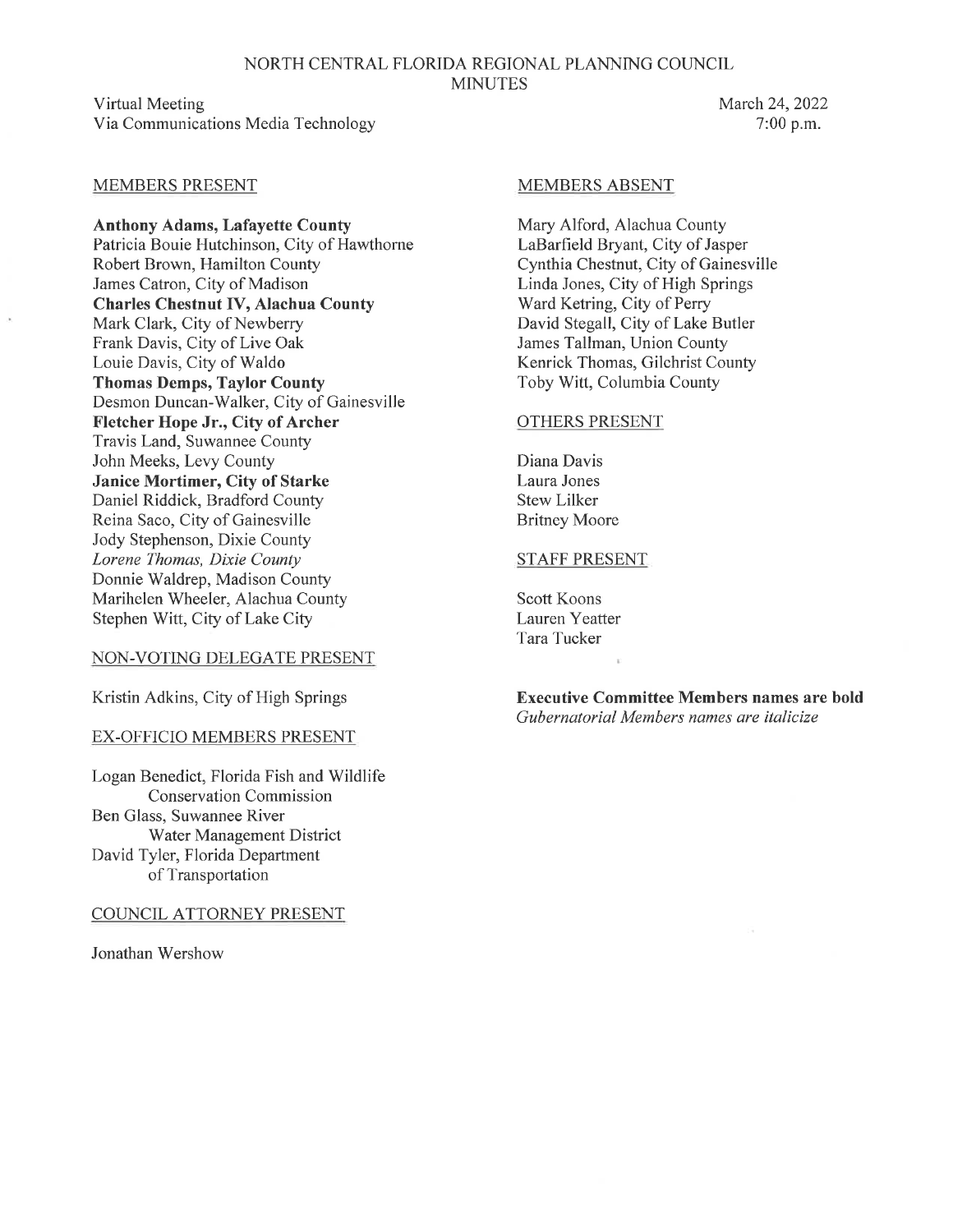2 Proclamation Declaring April 11-15, 2022 Community Development Week

Chair Demps stated that the Executive Committee recommends that the Council adopt a proclamation declaring April 11-15, 2022 as Community Development Week in the north central Florida region. He further stated that Community Development Week is to bring attention to the Community Development Block Grant Program and the HOME Investment Partnerships Program.

# ACTION: Commissioner Bouie Hutchinson made the motion, with a second by Commissioner Meeks, to adopt the proclamation proclaiming April 11-15, 2022 as Community Development Week, which has been attached hereto and made a part of these minutes. The motion carried unanimously.

B. Clearinghouse Committee - Committee Level Comprehensive Plan Review Items

Commissioner Brown, Vice-Chair of the Clearinghouse Committee, reported that the Clearinghouse Committee met virtually via communications media technology earlier in the evening and reviewed the following local government comprehensive plan amendments which were included on the Council agenda for consideration.

#65 - Columbia County Comprehensive Plan Adopted Amendment (DEO No. 21-lESR) #66 - City of Archer Comprehensive Plan Adopted Amendment (DEO No. 21-lER) #67 - City of Waldo Comprehensive Plan Draft Amendment (DEO No. 22-lESR) #68 - City of Starke Comprehensive Plan Adopted Amendment (DEO No. 21-lER)

#69 - City of Madison Comprehensive Plan Draft Amendment (DEO No. 22-lER)

Commissioner Brown stated with regards to these items, the Committee found that the local government comprehensive plans, as amended, were not anticipated to result in significant adverse impacts to regional facilities, Natural Resources of Regional Significance or adjacent local governments. He stated that the Committee recommends forwarding these findings to the respective local governments and the Florida Department of Economic Opportunity.

ACTION: Commissioner Brown made the motion, with a second by Commissioner Wheeler, to approve the Clearinghouse Committee recommendations concerning Item #65 - Columbia County Comprehensive Plan Adopted Amendment (DEO No. 21-lESR); Item #66 - City of Archer Comprehensive Plan Adopted Amendment (DEO No. 21 lER); #67 - City of Waldo Comprehensive Plan Draft Amendment (DEO No. 22 lESR); #68 - City of Starke Comprehensive Plan Adopted Amendment (DEO No. 21-lER); and Item #69- City of Madison Comprehensive Plan Draft Amendment (DEO No. 22-lER). The motion carried unanimously.

C. Program Committee - 2022-23 Overall Program Design

Commissioner Adams, Vice-Chair of the Council and Program Committee Chair, gave the Program Committee Report. He stated that the Program Committee met virtually via communications media technology earlier in the evening to review a draft of the Overall Program Design for the coming year. Commissioner Adams stated that this document is to be used as a basis for the development of a budget and is also to give instruction to staff as to the work which is to be done during the next year. He stated that there are no changes proposed in the Overall Program Design which include new programs not previously discussed and/or approved by the Council. In conclusion, Commissioner Adams finally stated the Committee anticipates recommending the Overall Program Design to the Council for adoption at the May 26, 2022 Council meeting.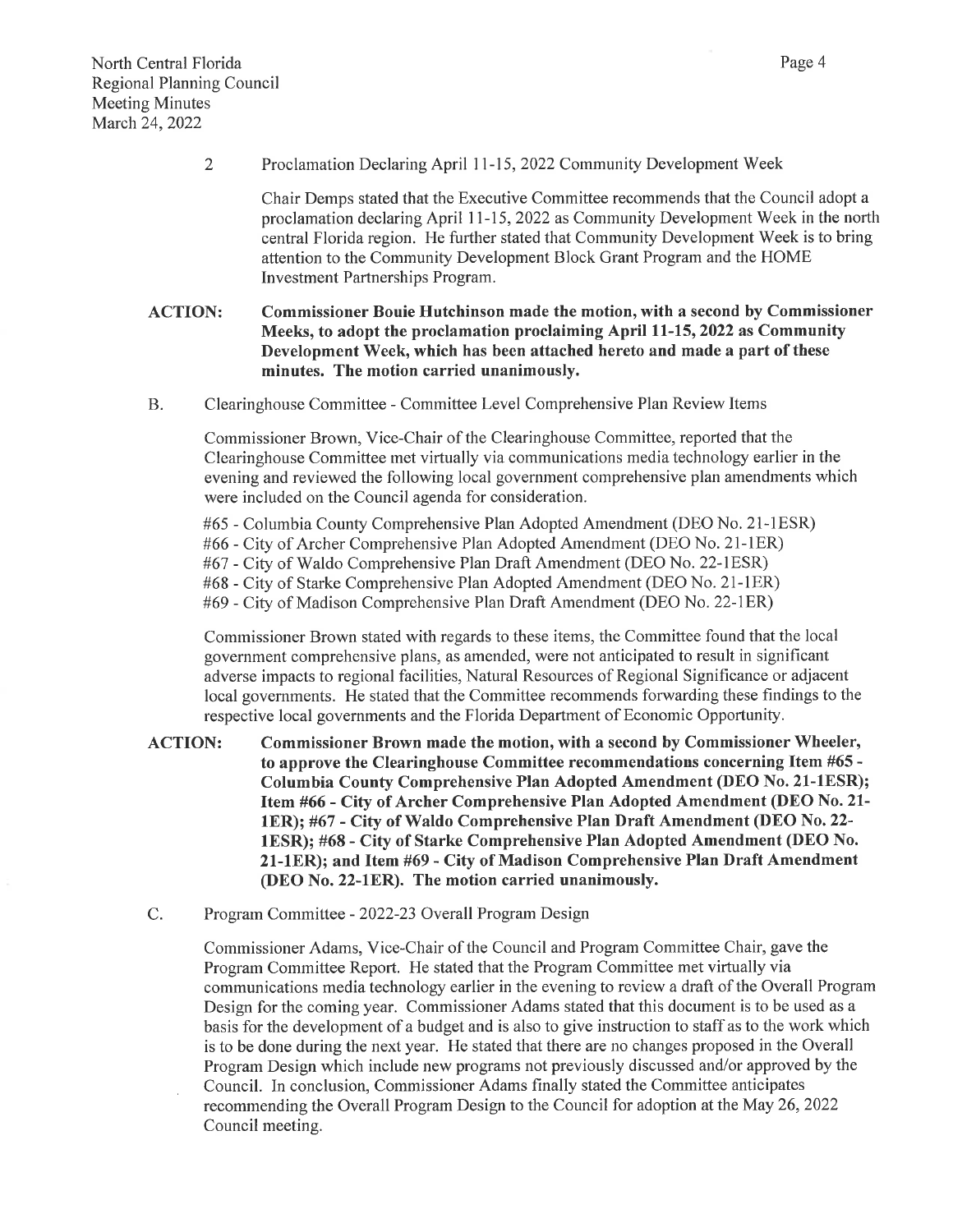David Tyler, Rural Transportation Planning Manager, Florida Department of Transportation District 2, stated that the Florida Department of Transportation will be hosting a Rail and Transit Regional Listening Session on March 29, 2022 at the Urban Area Office in Jacksonville. Also, he reported that District 2 is currently reviewing Small County Road Assistance Program grant applications and the Small County Outreach Program grant applications recently submitted by local governments to District 2.

Logan Benedict, Climate Adaptation Biologist, Florida Fish and Wildlife Conservation Commission, discussed the Florida Fish and Wildlife Strategic Conservation Initiative.

# X. CITIZEN COMMENTS

Stew Lilker, Columbia County Observer, discussed the Florida Department of Transportation upcoming rail and transit regional listening session on March 29, 2022 in Jacksonville.

# XI. EXECUTIVE DIRECTOR REPORT

# A. Florida Regional Councils Association Monthly Activity Report

Mr. Koons reported that the Florida Regional Councils Association is the statewide organization of the ten regional planning councils. He stated that the Association strengthens Florida's regional planning councils, partners with government and the business community to enhance regional economic prosperity and improves the consistency and quality of regional planning councils programs to ensure they add value to state, regional and local initiatives. Mr. Koons also stated that the Association strives to accomplish these goals by carrying out the activities listed in the February 2022 activity report included in the Council meeting packet. He reviewed the activities listed in the February 2022 report.

# B. Florida Regional Councils Association Forward Newsletter

Mr. Koons reported that the Florida Regional Council Association distributes an electronic newsletter each month to approximately 2,300 elected officials, state agencies, partner organizations and interested individuals statewide. He discussed an article from the February 2022 monthly Forward Newsletter that was included in the Council meeting packet featuring the staff services provided by the Council to The Original Florida Tourism Task Force, a multicounty destination marketing organization promoting nature-based, heritage based and culturalbased tourism in the north central Florida region. Mr. Koons stated the area consists of I 4 predominantly rural counties and covers approximately I 0,000 square miles. He noted that the Task Force brands and markets the region as Visit Natural North Florida. In conclusion, Mr. Koons stated marketing activities of the Task Force include a website, digital and print advertising campaigns, distribution of brochures, a quarterly electronic newsletter, and attendance at travel shows.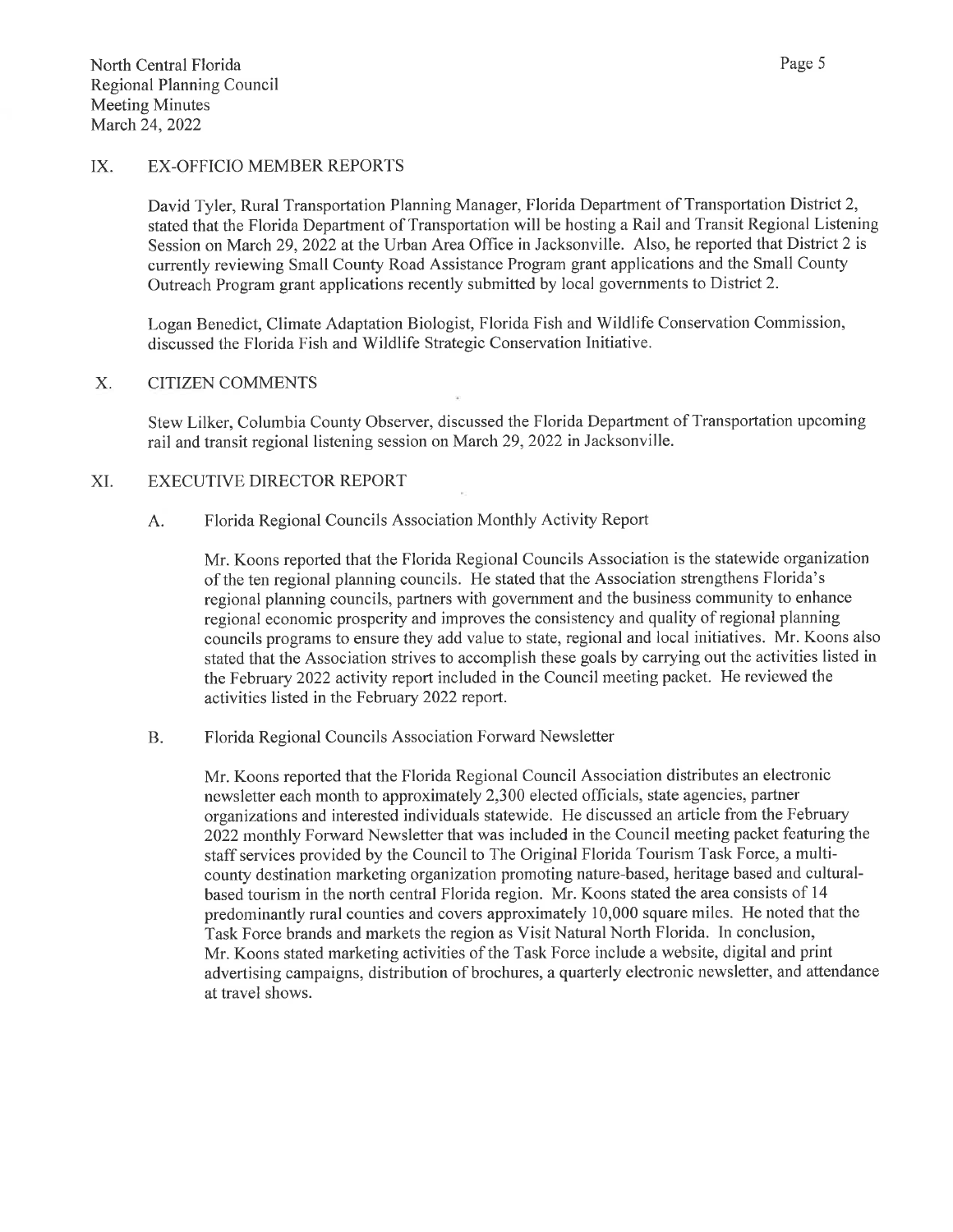#### C. Florida Chamber Foundation Scorecard™

Mr. Koons reported that the Florida Chamber Foundation has developed the Florida Scorecard<sup>TM</sup> to provide Florida leaders the metrics needed to secure Florida's future. He stated that the Florida Chamber Foundation's objective to developing a 20-year, statewide strategic plan requires a commitment to measuring our current status and progress toward the stated goals of the Six Pillars 20-year Strategic Plan. Mr. Koons noted that the Scorecard reports metrics for each of the following Six Pillars: Talent and Supply Education, Innovation and Economic Development, Infrastructure and Growth Leadership, Business Climate and Competitiveness, Civic and Governance Systems, and Quality of Life and Quality Places. He reviewed the March 2022 Scorecard™ that was included in the Council meeting packet.

#### D. Legislative Report

Mr. Koons stated the 2022 Legislature Session convened on January 11, 2022 and adjourn on March 14, 2022. He reported on the status of bills of interest to the Council and member local governments.

#### XII. COUNCIL MEMBER ANNOUNCEMENTS

Commissioner Bouie Hutchinson thanked the Council for their thoughts and prayers for her and her family concerning the death of her sister. She also thanked Clearinghouse Committee Vice-Chair Brown for chairing the Clearinghouse Committee meeting and presenting the Clearinghouse Committee report.

Mayor Mortimer invited Council members to attend the Bradford County Strawberry Festival to be held on April 2-3, 2022 in Starke.

#### XIII. NEXT MEETING

Chair Demps stated that the next Council meeting is scheduled to be held on April 28, 2022.

The meeting was adjourned at 8:00 p.m.

Thomas Demps, Chair

4/28/22 Date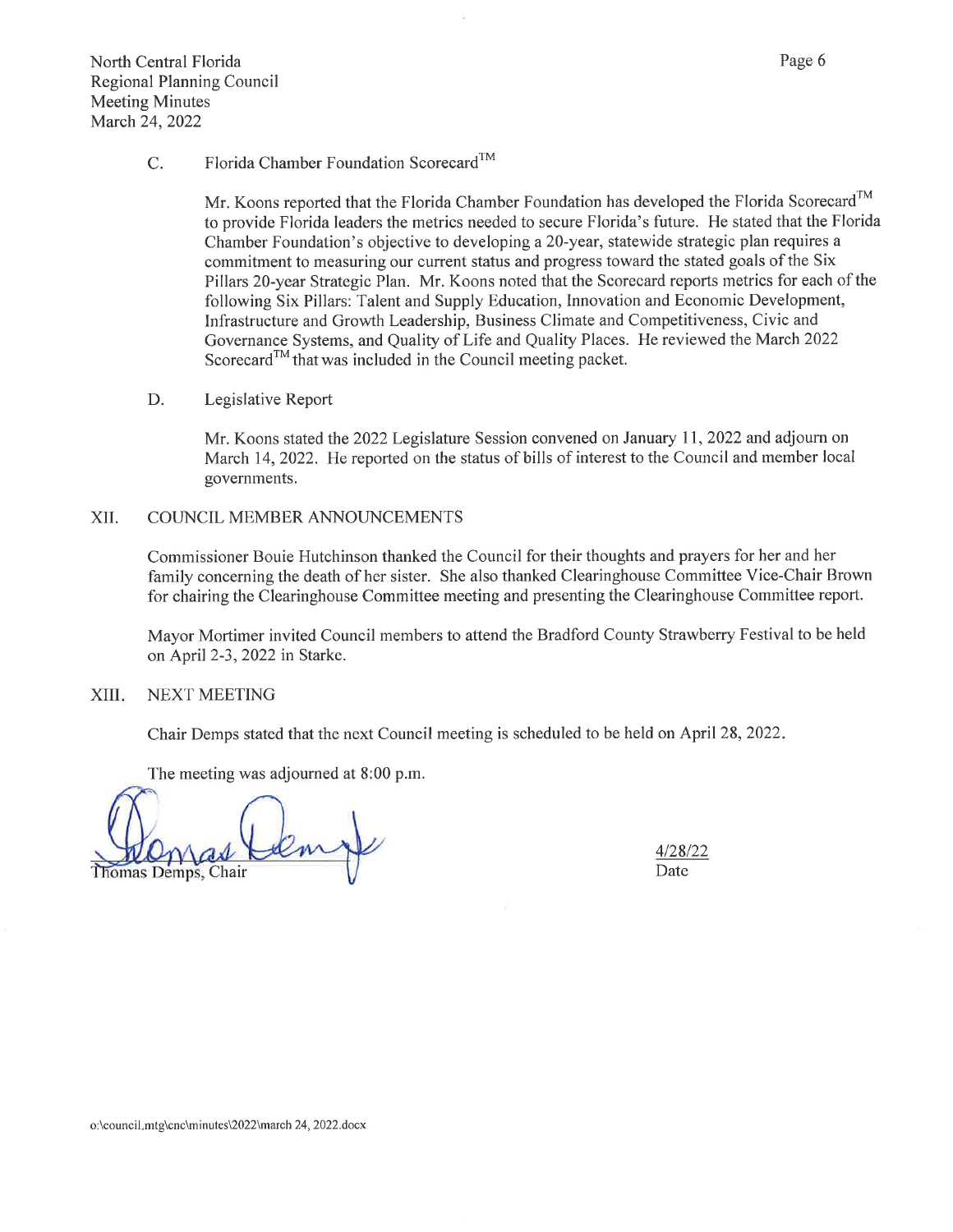# OF APPRECIATION

**Resolution** 

WHEREAS, David Arreola has been representing the City of Gainesville on the North Central Florida Regional Planning Council since May 2017;

WHEREAS, David Arreola has ably discharged the duties of a representative on the North Central Florida Regional Planning Council;

NOW, THEREFORE, BE IT RESOLVED: That the membership and staff of the North Central Florida Regional Planning Council do hereby express their appreciation to David Arreola for dedicated service rendered to the North Central Florida Regional Planning Council and concern for the future growth and development of the region and the State of Florida; and

BE IT FURTHER RESOLVED: That this expression of appreciation be spread upon the minutes of the North Central Florida Regional Planning Council for all citizens of the region to view and recognize the BE IT FURTHER RESOLVED. That this expression of appreciation be spite<br>North Central Florida Regional Planning Council for all citizens of the region to v<br>accomplishments and service of David Arreola.

omas and *Survey*<br>Is Demps, Chair

Janice D. Mortimer, Secretary-Treasurer

╱

**ATTEST:** 

ADOPTED BY THE NORTH CENTRAL FLORIDA REGIONAL PLANNING COUNCIL AT THEIR MEETING OF March 24, 2022.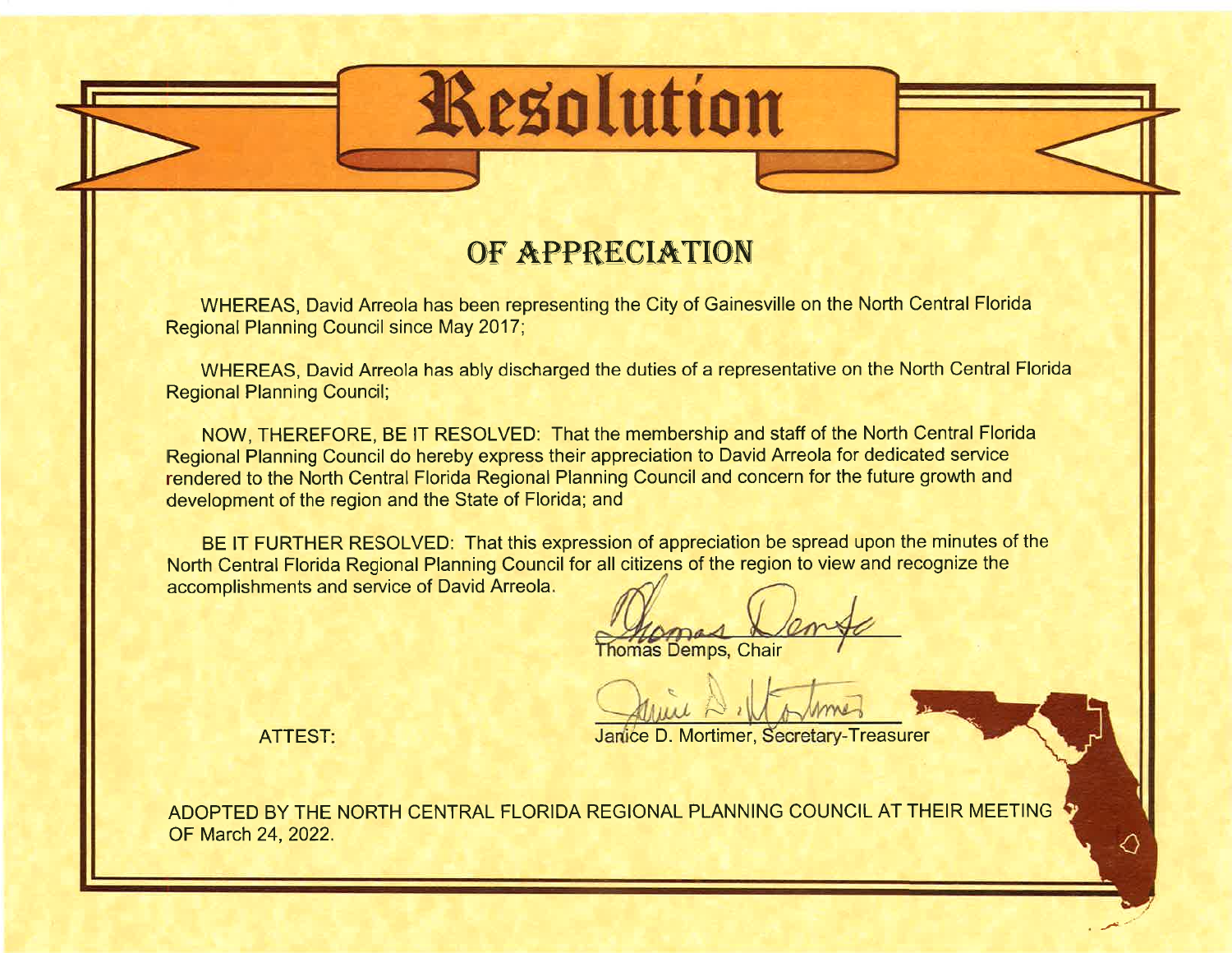# **RESOLUTION**

 $\overline{z}$  .  $\overline{w}$  ,  $\overline{w}$  ,  $\overline{w}$  ,  $\overline{w}$  ,  $\overline{w}$  ,  $\overline{w}$  ,  $\overline{w}$ 

*WHEREAS, Selvin Cray has served as the alternate Regional Workforce Board Representative on the Columbia, Hamilton and Suwannee Transportation Disadvantaged Coordinating Board, and the voting Regional Workforce Board Representative on the Dixie County, Gilchrist County and Union County Transportation Disadvantaged Coordinating Boards since April 2017; and* 

*WHEREAS, Selvin Cray ably discharged the duties of the alternate Regional Workforce Board Representative on the Columbia, Hamilton and Suwannee Transportation Disadvantaged Coordinating Board, and the voting Regional Workforce Board Representative on the Dixie County, Gilchrist County and Union County Transportation Disadvantaged Coordinating Boards;* 

*NOW, THEREFORE, BE IT RESOLVED: That the members and staff of the North Central Florida Regional Planning Council do hereby express their appreciation to Selvin Cray for dedicated service rendered to the Columbia, Hamilton and Suwannee Transportation Disadvantaged Coordinating Board, and the Dixie County, Gilchrist County and Union County Transportation Disadvantaged Coordinating Boards and concern for the transportation disadvantaged needs of Columbia, Dixie, Gilchrist, Hamilton, Suwannee and Union Counties and the State of Florida; and*  **RESOLUTION**<br> **RESOLUTION**<br> **WHEREAS, Selvin Cray has served as the alternate Regional Workforce Board Representative on the Columbia, 1 distribution and Survey controller Distribution Distribution (Distribution and Survey** 

*BE IT FURTHER RESOLVED: That this expression of appreciation be spread upon the minutes of the North Central Florida Regional Planning Council for all citizens of the community to view and recognize the accomplishments and service of Selvin Cray.* 

*ADOPTED BY THE NORTH CENTRAL FLORIDA REGIONAL PLANNING COUNCIL* 

**Date** 

·,-- .---... ,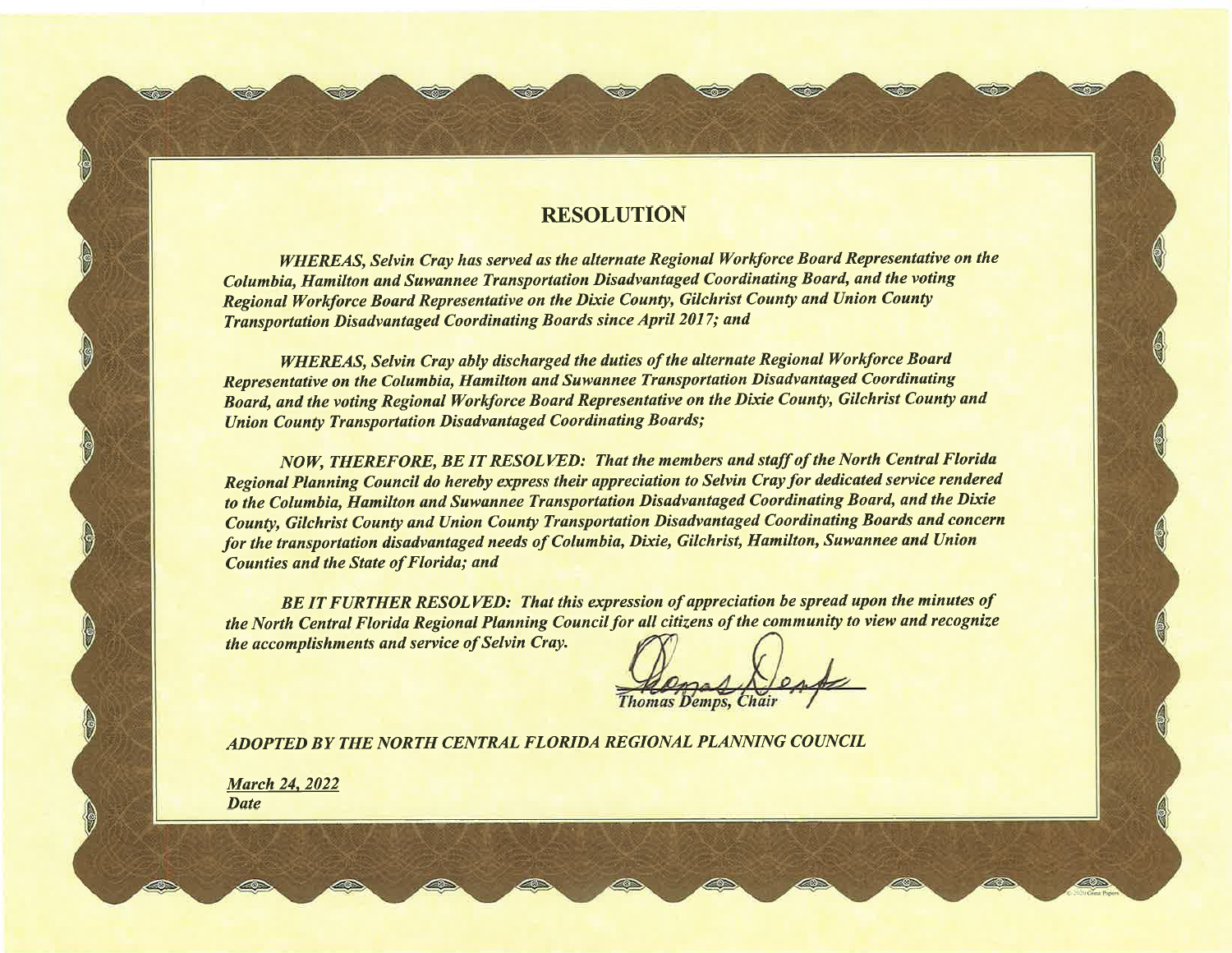

# **PROCLAMATION**

# **PROCLAIMING THE MONTH OF APRIL 2022 AS COUNTY GOVERNMENT MONTH**

WHEREAS, the nation's 3,069 counties serving more than 300 million Americans provide essential services to create healthy, safe, vibrant and economically resilient communities; and

WHEREAS, counties move America forward by building infrastructure, maintaining roads and bridges, providing health care, administrating justice, keeping communities safe, running election, managing solid waste, keeping records and much more; and

WHEREAS, counties take pride in their responsibility to protect and enhance the health, welfare and safety of its residents in effective and cost-effective ways; and

WHEREAS, in order to remain healthy, vibrant, safe and economically competitive, America's counties provide transportation and infrastructure services that play a key role in everything from daily commutes to shipping goods around the world; and

WHEREAS, the National Association of Counties has designated April as County Government Month and encouraged counties across the country to actively promote their programs and services to the public they serve.

NOW, THEREFORE, the North Central Florida Regional Planning Council, hereby proclaims April 2021 as County Government Month throughout the north central Florida region.

DULY ADOPTED AND PROCLAIMED this 24th day of March 2022.

ATTEST:

SEAL

Janice D. Mortimer, Secretary-Treasurer